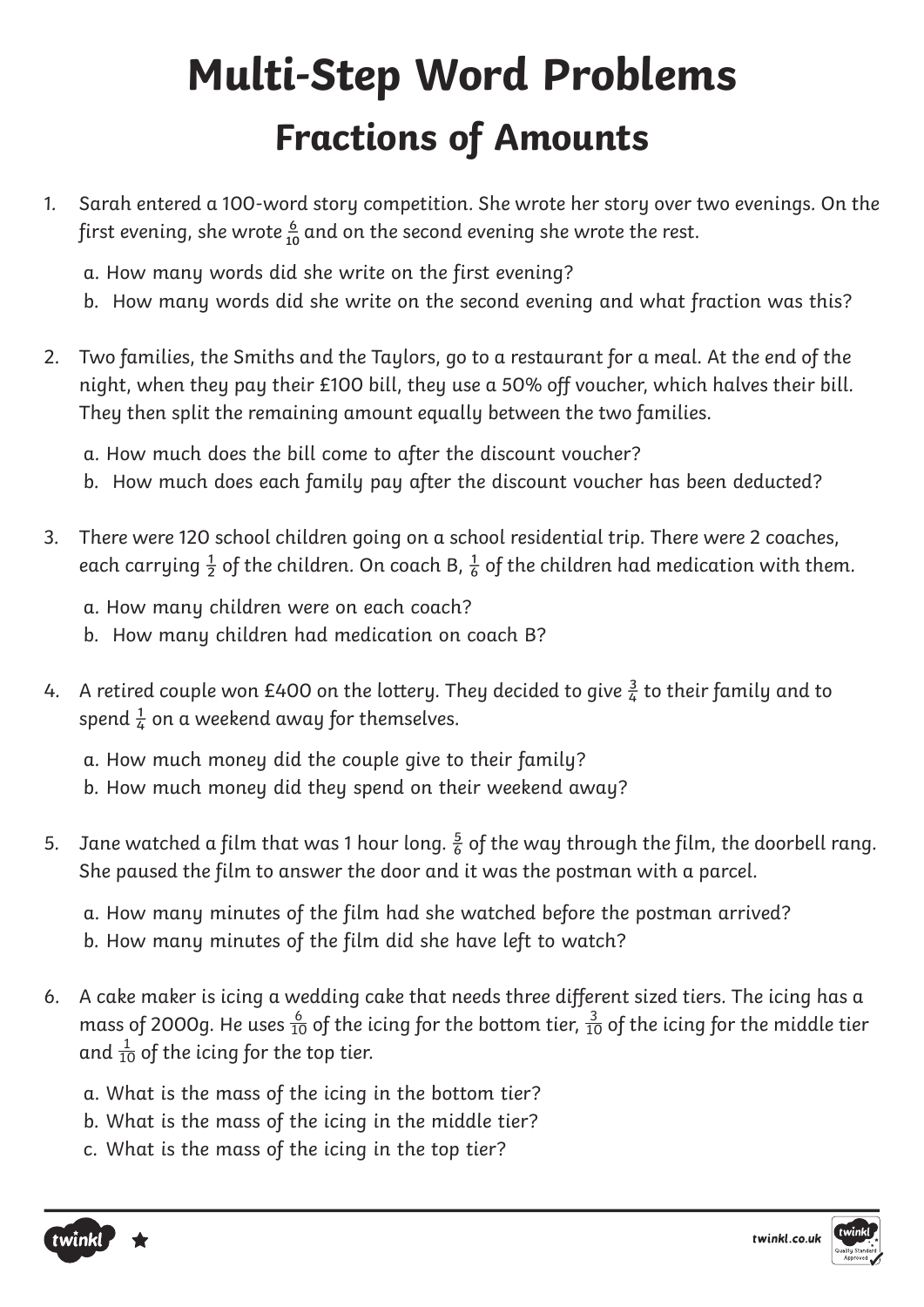- 7. A dressmaker has 10m of fabric to make an outfit. He makes a bag with  $\frac{1}{10}$  of the fabric, a skirt with  $\frac{1}{2}$  of the fabric and a top with the rest.
	- a. How much fabric is used for the bag?
	- b. How much fabric is used for the skirt?
	- c. How much fabric is used for the top and what is this as a fraction of the total fabric?
- 8. A chef ordered twenty-four eggs for her restaurant.  $\frac{1}{12}$  of the eggs were used for a chocolate brownie special and  $\frac{1}{4}$  of the eggs were used for cooked breakfasts. From the remainder,  $\frac{1}{2}$  of the eggs were used for the meringue in an Eton Mess pudding.
	- a. How many eggs were used for the chocolate brownie?
	- b. How many eggs were used for the breakfasts?
	- c. How many eggs were used for the Eton Mess?
	- d. How many eggs were left?
- 9. At the county running championships, a school won 12 medals.  $\frac{1}{2}$  of the medals were gold,  $\frac{1}{3}$  of the medals were silver and  $\frac{1}{6}$  of the medals were bronze.
	- a. How many medals were gold?
	- b. How many medals were silver?
	- c. How many medals were bronze?
- 10. At the local triathlon, which includes cycling, running and swimming, competitors travel a total distance of 15km.  $\frac{2}{3}$  of the distance is cycling.
	- a. How far do the competitors cycle?
	- b. What distance is left for running and swimming?



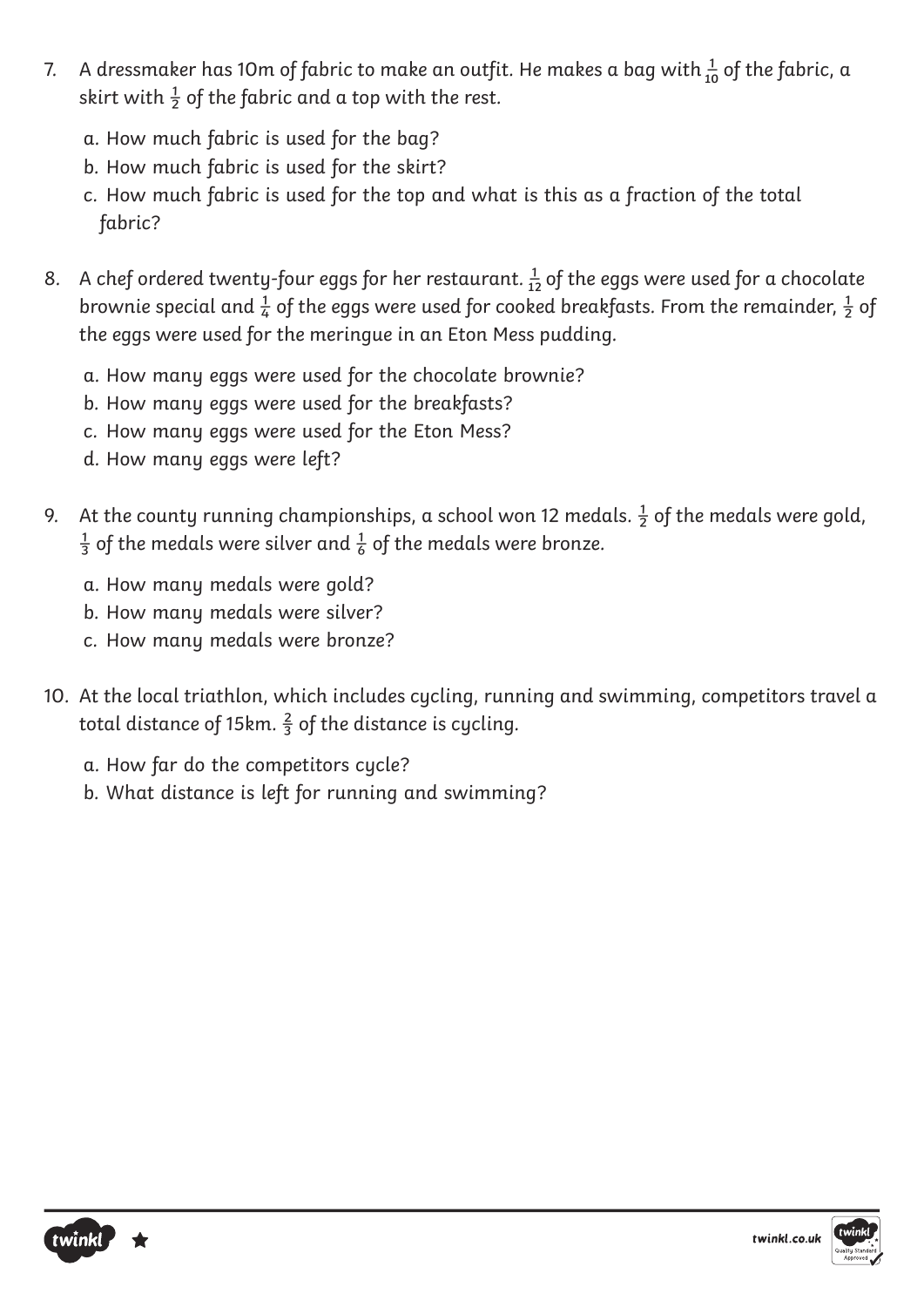|     |                                                                                                                                              |                                                                                                                                                                      | Multi- Step Word Problems                                                                                                                                             |  |  |  |  |
|-----|----------------------------------------------------------------------------------------------------------------------------------------------|----------------------------------------------------------------------------------------------------------------------------------------------------------------------|-----------------------------------------------------------------------------------------------------------------------------------------------------------------------|--|--|--|--|
|     |                                                                                                                                              |                                                                                                                                                                      | Fractions of Amounts Answers                                                                                                                                          |  |  |  |  |
|     |                                                                                                                                              |                                                                                                                                                                      |                                                                                                                                                                       |  |  |  |  |
| 1.  | Sarah entered a 100-word story competition. She wrote her story over two evenings. On the first evening, she wrote $\frac{6}{10}$ and on the |                                                                                                                                                                      |                                                                                                                                                                       |  |  |  |  |
|     |                                                                                                                                              | second evening she wrote the rest.                                                                                                                                   |                                                                                                                                                                       |  |  |  |  |
|     | a.                                                                                                                                           | How many words did she write on the first evening?                                                                                                                   | 60 words                                                                                                                                                              |  |  |  |  |
|     |                                                                                                                                              | How many words did she write on the second evening and what fraction was this? 40 words = $\frac{4}{10}$ or $\frac{2}{5}$<br>b.                                      |                                                                                                                                                                       |  |  |  |  |
| 2.  | Two families, the Smiths and the Taylors, go to a restaurant for a meal. At the end of the night, when they pay their £100 bill, they use    |                                                                                                                                                                      |                                                                                                                                                                       |  |  |  |  |
|     |                                                                                                                                              | a 50% off voucher, which halves their bill. They then split the remaining amount equally between the two families.                                                   |                                                                                                                                                                       |  |  |  |  |
|     | a.                                                                                                                                           | How much does the bill come to after the discount voucher?<br>£50                                                                                                    |                                                                                                                                                                       |  |  |  |  |
|     |                                                                                                                                              | How much does each family pay after the discount voucher has been deducted?<br>£25 each<br>b.                                                                        |                                                                                                                                                                       |  |  |  |  |
| 3.  |                                                                                                                                              | There were 120 school children going on a school residential trip. There were 2 coaches, each carrying $\frac{1}{2}$ of the children. On coach B, $\frac{1}{6}$      |                                                                                                                                                                       |  |  |  |  |
|     |                                                                                                                                              | of the children had medication with them.                                                                                                                            |                                                                                                                                                                       |  |  |  |  |
|     | a.                                                                                                                                           | How many children were on each coach?                                                                                                                                | 60 children on each coach                                                                                                                                             |  |  |  |  |
|     | b.                                                                                                                                           | How many children had medication on coach B?                                                                                                                         | 10 children                                                                                                                                                           |  |  |  |  |
| 4.  |                                                                                                                                              | A retired couple won £400 on the lottery. They decided to give $\frac{y}{4}$ to their family and to spend $\frac{y}{4}$ on a weekend away for themselves.            |                                                                                                                                                                       |  |  |  |  |
|     | a.                                                                                                                                           | How much money did the couple give to their family?                                                                                                                  | £300                                                                                                                                                                  |  |  |  |  |
|     | b.                                                                                                                                           | How much money did they spend on their weekend away?                                                                                                                 | £100                                                                                                                                                                  |  |  |  |  |
| 5.  |                                                                                                                                              |                                                                                                                                                                      | Jane watched a film that was 1 hour long. $\frac{5}{6}$ of the way through the film, the doorbell rang. She paused the film to answer the door and                    |  |  |  |  |
|     |                                                                                                                                              | it was the postman with a parcel.                                                                                                                                    |                                                                                                                                                                       |  |  |  |  |
|     | a.                                                                                                                                           | How many minutes of the film had she watched before the postman arrived? 50 minutes                                                                                  |                                                                                                                                                                       |  |  |  |  |
|     | b.                                                                                                                                           | How many minutes of the film did she have left to watch?                                                                                                             | 10 minutes                                                                                                                                                            |  |  |  |  |
| 6.  |                                                                                                                                              | A cake maker is icing a wedding cake that needs three different sized tiers. The icing has a mass of 2000g. He uses $\frac{6}{10}$ of the icing for                  |                                                                                                                                                                       |  |  |  |  |
|     |                                                                                                                                              | the bottom tier, $\frac{3}{10}$ of the icing for the middle tier and $\frac{1}{10}$ of the icing for the top tier.                                                   |                                                                                                                                                                       |  |  |  |  |
|     | a.                                                                                                                                           | What is the mass of the icing in the bottom tier?                                                                                                                    | 1200g                                                                                                                                                                 |  |  |  |  |
|     | b.                                                                                                                                           | What is the mass of the icing in the middle tier?                                                                                                                    | 600g                                                                                                                                                                  |  |  |  |  |
|     | C.                                                                                                                                           | What is the mass of the icing in the top tier?                                                                                                                       | 200 <sub>g</sub>                                                                                                                                                      |  |  |  |  |
| 7.  |                                                                                                                                              |                                                                                                                                                                      | A dressmaker has 10m of fabric to make an outfit. He makes a bag with $\frac{1}{10}$ of the fabric, a skirt with $\frac{1}{2}$ of the fabric and a top with the rest. |  |  |  |  |
|     | a.                                                                                                                                           | How much fabric is used for the bag?<br>1 <sub>m</sub>                                                                                                               |                                                                                                                                                                       |  |  |  |  |
|     | b.                                                                                                                                           | How much fabric is used for the skirt?<br>5 <sub>m</sub>                                                                                                             |                                                                                                                                                                       |  |  |  |  |
|     | How much fabric is used for the top and what is this as a fraction of the total fabric? $4m = \frac{4}{10}$ or $\frac{2}{5}$<br>C.           |                                                                                                                                                                      |                                                                                                                                                                       |  |  |  |  |
| 8.  |                                                                                                                                              | A chef ordered twenty-four eggs for her restaurant. $\frac{1}{12}$ of the eggs were used for a chocolate brownie special and 1/4 of the eggs were                    |                                                                                                                                                                       |  |  |  |  |
|     |                                                                                                                                              |                                                                                                                                                                      | used for cooked breakfasts. From the remainder, $\frac{1}{2}$ of the eggs were used for the meringue in an Eton Mess pudding.                                         |  |  |  |  |
|     | a.                                                                                                                                           | How many eggs were used for the chocolate brownie?                                                                                                                   | $\mathbf{2}$                                                                                                                                                          |  |  |  |  |
|     | b.                                                                                                                                           | How many eggs were used for the breakfasts?                                                                                                                          | 6                                                                                                                                                                     |  |  |  |  |
|     | C.                                                                                                                                           | How many eggs were used for the Eton Mess?                                                                                                                           | 8                                                                                                                                                                     |  |  |  |  |
|     | d.                                                                                                                                           | How many eggs were left?                                                                                                                                             | 8                                                                                                                                                                     |  |  |  |  |
| 9.  |                                                                                                                                              | At the county running championships, a school won 12 medals. $\frac{1}{2}$ of the medals were gold, $\frac{1}{3}$ of the medals were silver and $\frac{1}{6}$ of the |                                                                                                                                                                       |  |  |  |  |
|     |                                                                                                                                              | medals were bronze.                                                                                                                                                  |                                                                                                                                                                       |  |  |  |  |
|     | a.                                                                                                                                           | How many medals were gold?<br>6                                                                                                                                      |                                                                                                                                                                       |  |  |  |  |
|     | b.                                                                                                                                           | How many medals were silver?<br>4                                                                                                                                    |                                                                                                                                                                       |  |  |  |  |
|     | C.                                                                                                                                           | How many medals were bronze?<br>2                                                                                                                                    |                                                                                                                                                                       |  |  |  |  |
| 10. |                                                                                                                                              | At the local triathlon, which includes cycling, running and swimming, competitors travel a total distance of 15km. $\frac{2}{3}$ of the distance<br>is cycling.      |                                                                                                                                                                       |  |  |  |  |
|     | a.                                                                                                                                           | How far do the competitors cycle?                                                                                                                                    | 10km                                                                                                                                                                  |  |  |  |  |
|     |                                                                                                                                              |                                                                                                                                                                      |                                                                                                                                                                       |  |  |  |  |

b. What distance is left for running and swimming? **5km**



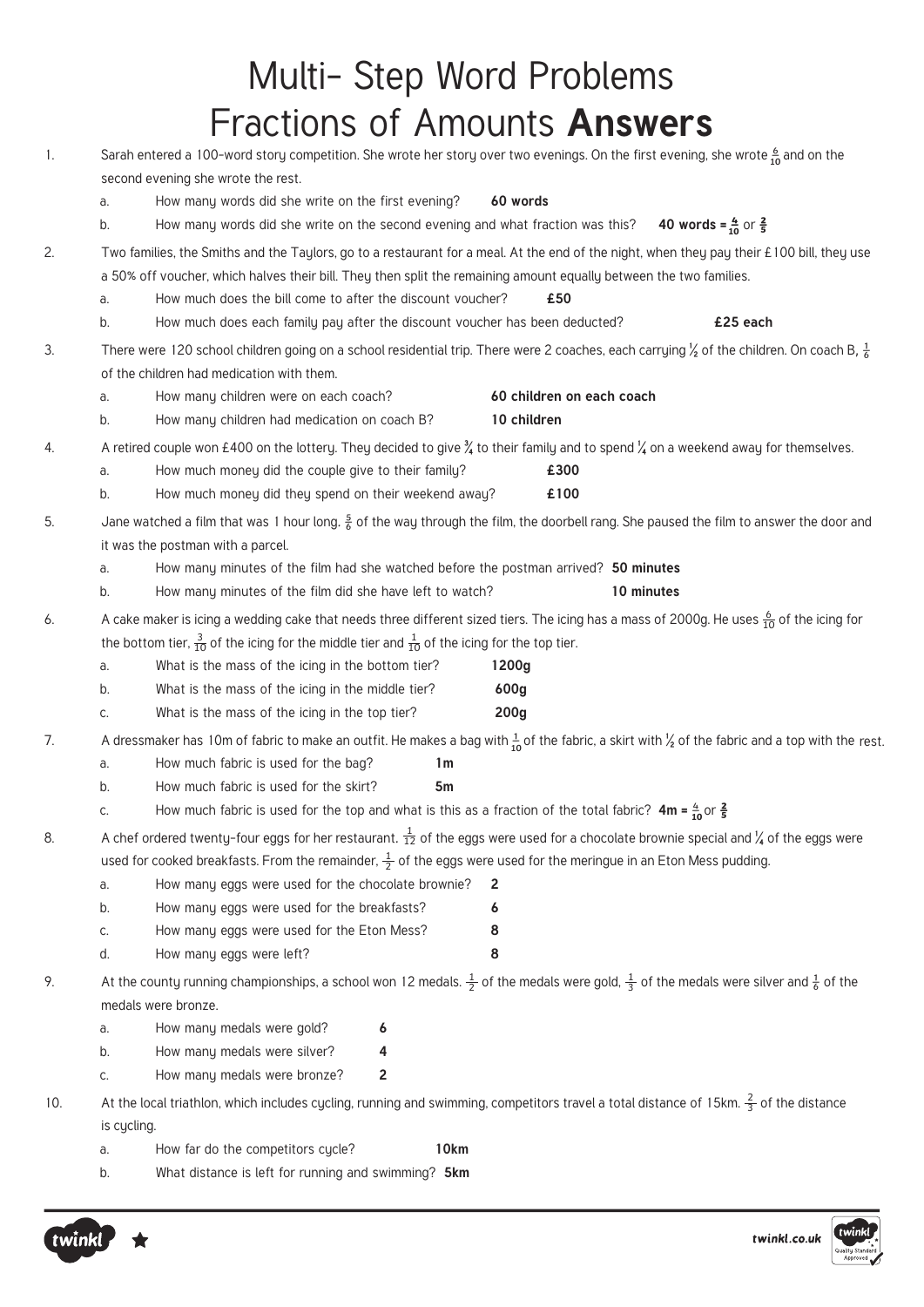# **Multi-Step Word Problems Fractions of Amounts**

1. Sarah entered a 500-word story competition. She wrote her story over two evenings. On the first evening, she wrote  $\frac{6}{10}$  and on the second evening she wrote the rest.

a. How many words did she write on the first evening?

- b. How many words did she write on the second evening and what fraction was this?
- 2. Two families, the Smiths and the Taylors, go to a restaurant for a meal. At the end of the night, when they pay their £150 bill, they decide to split the bill equally between the two families. Mr Smith pays for his family's half of the bill. The Taylor family, however, decide to split their half of the bill between each of their family members, each member paying  $\frac{1}{3}$ of their family's bill.
	- a. How much do the Smiths pay?
	- b. How much do each member of the Taylor family pay?
- 3. There were 150 school children going on a school residential trip. There were 3 coaches, each carrying  $\frac{1}{3}$  of the children. On coach B,  $\frac{1}{10}$  of the children had medication with them.
	- a. How many children were on each coach?
	- b. How many children had medication on coach B?
- 4. A retired couple won £800 on the lottery. They decided to give  $\frac{5}{8}$  to their family and to spend  $\frac{3}{8}$  on a weekend away for themselves.
	- a. How much money did the couple give to their family?
	- b. How much money did they spend on their weekend away?
- 5. Jane watched a film that was 120 minutes long.  $\frac{5}{6}$  of the way through the film, the doorbell rang. She paused the film to answer the door and it was the postman with a parcel.
	- a. How many minutes of the film had she watched before the postman arrived?
	- b. How many minutes of the film did she have left to watch and what fraction of the film was this?



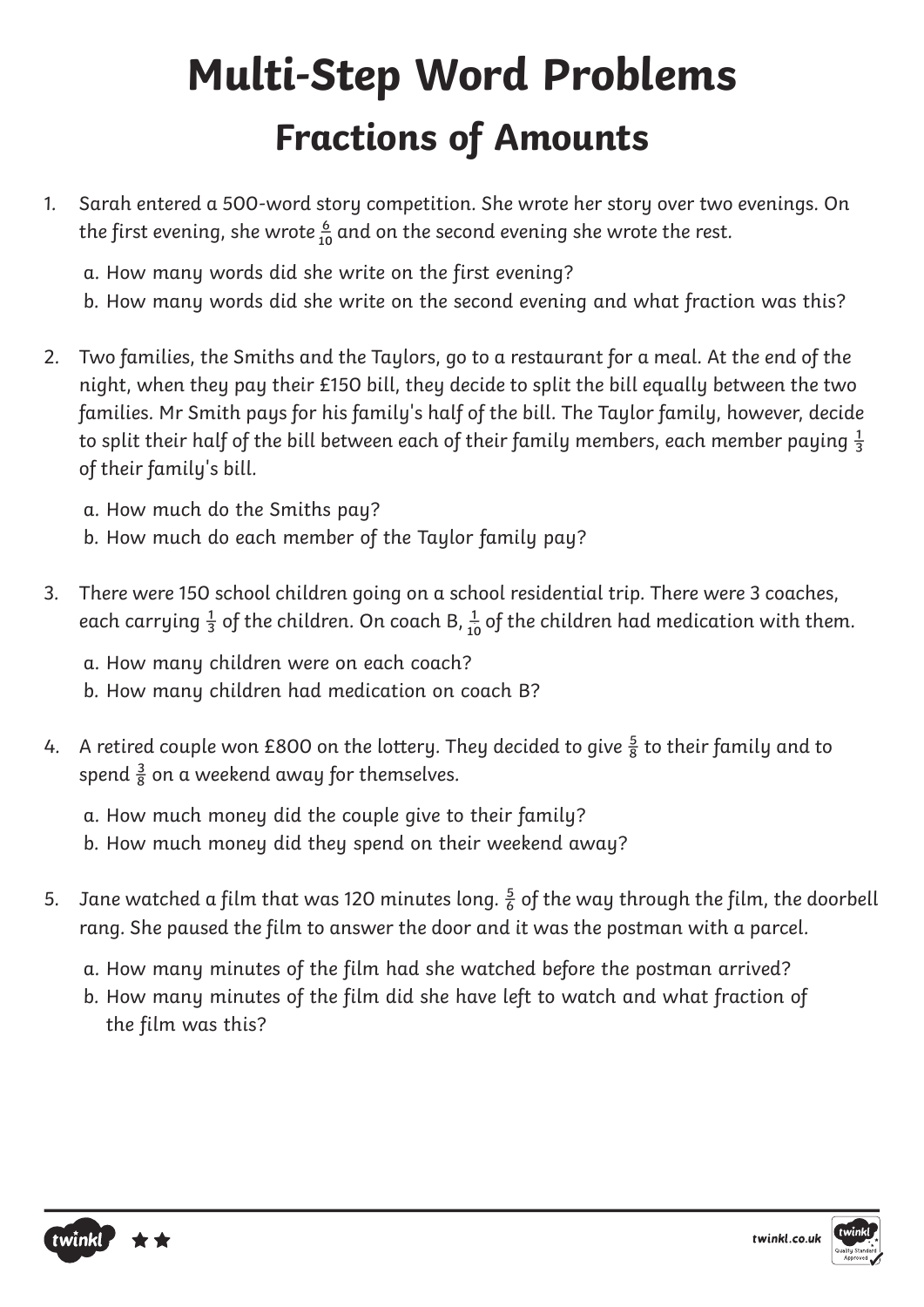- 6. A cake maker is baking a wedding cake that needs three different sized tiers. The mixture has a mass of 4000g. He uses  $\frac{1}{2}$  of the mixture for the bottom tier,  $\frac{3}{8}$  of the mixture for the middle tier and  $\frac{1}{8}$  of the mixture for the top tier.
	- a. What is the mass of the mixture in the bottom tier?
	- b. What is the mass of the mixture in the middle tier?
	- c. What is the mass of the mixture in the top tier?
- 7. A dressmaker has 12m of fabric to make an outfit. He makes a bag with  $\frac{1}{12}$  of the fabric, a skirt with  $\frac{1}{2}$  of the fabric and a top with the rest.
	- a. How much fabric is used for the bag?
	- b. How much fabric is used for the skirt?
	- c. How much fabric is used for the top and what is this as a fraction of the total fabric?
- 8. A chef ordered thirty-six eggs for her restaurant.  $\frac{1}{12}$  of the eggs were used for a chocolate brownie special and  $\frac{1}{4}$  of the eggs were used for cooked breakfasts. From the remainder,  $\frac{1}{2}$  of the eggs were used for the meringue in an Eton Mess pudding.
	- a. How many eggs were used for the chocolate brownie?
	- b. How many eggs were used for the breakfasts?
	- c. How many eggs were used for the Eton Mess?
	- d. How many eggs were left?
- 9. At the Olympics, a country won 60 medals.  $\frac{1}{2}$  of the medals were gold,  $\frac{1}{3}$  of the medals were silver and  $\frac{1}{6}$  of the medals were bronze.
	- a. How many medals were gold?
	- b. How many medals were silver?
	- c. How many medals were bronze?
- 10. At the local triathlon, competitors travel a total distance of 20km. They cycle  $\frac{4}{5}$  of the distance, run  $\frac{3}{20}$  of the distance and swim  $\frac{1}{20}$  of the distance.
	- a. How far do the competitors cycle?
	- b. How far do the competitors run?
	- c. How far do the competitors swim?



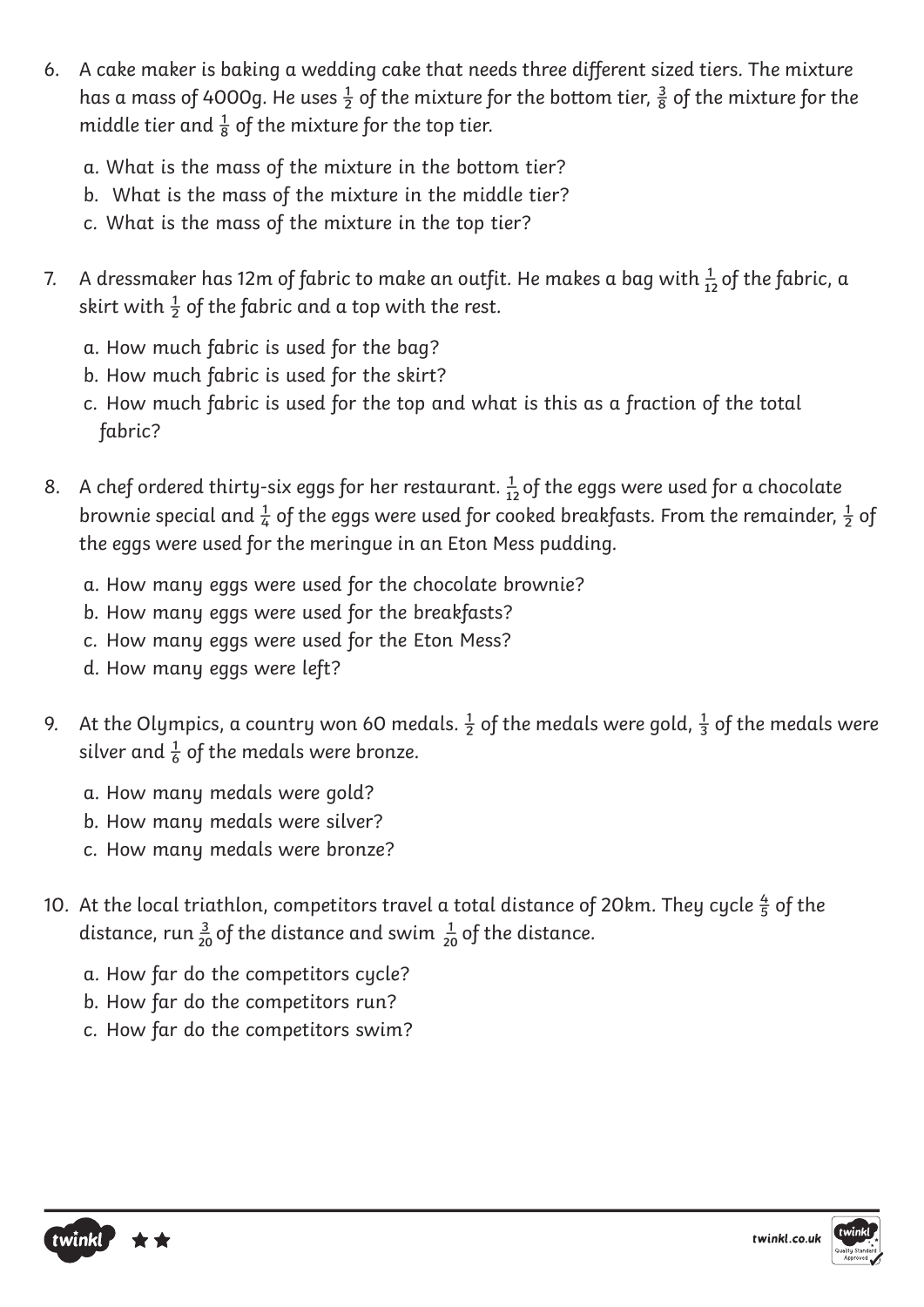### Multi-Step Word Problems Fractions of Amounts **Answers**

1. Sarah entered a 500-word story competition. She wrote her story over two evenings. On the first evening, she wrote  $\frac{6}{10}$  and on the second evening she wrote the rest. a. How many words did she write on the first evening? **300 words** b. How many words did she write on the second evening and what fraction was this? **200 words =**  $\frac{4}{10}$  or  $\frac{2}{5}$ 2. Two families, the Smiths and the Taylors, go to a restaurant for a meal. At the end of the night, when they pay their £150 bill, they decide to split the bill equally between the two families. Mr Smith pays for his family's half of the bill. The Taylor family, however, decide to split their half of the bill between each of their family members, each member paying ⅓ of their family's bill. a. How much do the Smiths pay? **£75** b. How much do each member of the Taylor family pay? **£25 each** 3. There were 150 school children going on a school residential trip. There were 3 coaches, each carrying ⅓ of the children. On coach B, � **10** of the children had medication with them. a. How many children were on each coach? **50 children on each coach** b. How many children had medication on coach B? **5 children** 4. A retired couple won £800 on the lottery. They decided to give  $\frac{5}{8}$  to their family and to spend  $\frac{3}{8}$  on a weekend away for themselves. a. How much money did the couple give to their family? **£500** b. How much money did they spend on their weekend away? **£300** 5. Jane watched a film that was 120 minutes long.  $\frac{5}{6}$  of the way through the film, the doorbell rang. She paused the film to answer the door and it was the postman with a parcel. a. How many minutes of the film had she watched before the postman arrived? **100 minutes** or **1 hour and 40 minutes**  b. How many minutes of the film did she have left to watch? 6. A cake maker is baking a wedding cake that needs three different sized tiers. The mixture has a mass of 4000g. He uses  $\frac{1}{2}$  of the mixture for the bottom tier,  $\frac{3}{8}$  of the mixture for the middle tier and  $\frac{1}{8}$  of the mixture for the top tier. a. What is the mass of the mixture in the bottom tier? **2000g** or **2kg** b. What is the mass of the mixture in the middle tier? **1500g** or **1.5kg** c. What is the mass of the mixture in the top tier? **500g** or **0.5kg** 7. A dressmaker has 12m of fabric to make an outfit. He makes a bag with  $\frac{1}{12}$  of the fabric, a skirt with  $\frac{1}{2}$  of the fabric and a top with the rest. a. How much fabric is used for the bag? **1m** b. How much fabric is used for the skirt? **6m** c. How much fabric is used for the top and what is this as a fraction of the total fabric?  $5m = \frac{5}{12}$ 8. A chef ordered thirty-six eggs for her restaurant.  $\frac{1}{12}$  of the eggs were used for a chocolate brownie special and  $\frac{1}{4}$  of the eggs were used for cooked breakfasts. From the remainder,  $\frac{1}{2}$  of the eggs were used for the meringue in an Eton Mess pudding. a. How many eggs were used for the chocolate brownie? **3** b. How many eggs were used for the breakfasts? **9** c. How many eggs were used for the Eton Mess? **12** d. How many eggs were left? **12** 9. At the Olympics, a country won 60 medals. <sup>1</sup>/<sub>2</sub> of the medals were gold, <sup>1</sup>/<sub>3</sub> of the medals were silver and  $\frac{1}{6}$  of the medals were bronze. a. How many medals were gold? **30** b. How many medals were silver? **20** c. How many medals were bronze? **10** 10. At the local triathlon, competitors travel a total distance of 20km. They cycle  $\frac{4}{5}$  of the distance, run  $\frac{3}{20}$  of the distance and swim  $\frac{1}{20}$  of the distance. a. How far do the competitors cycle? **16km** b. How far do the competitors run? **3km** c. How far do the competitors swim? **1km 120 12 20**



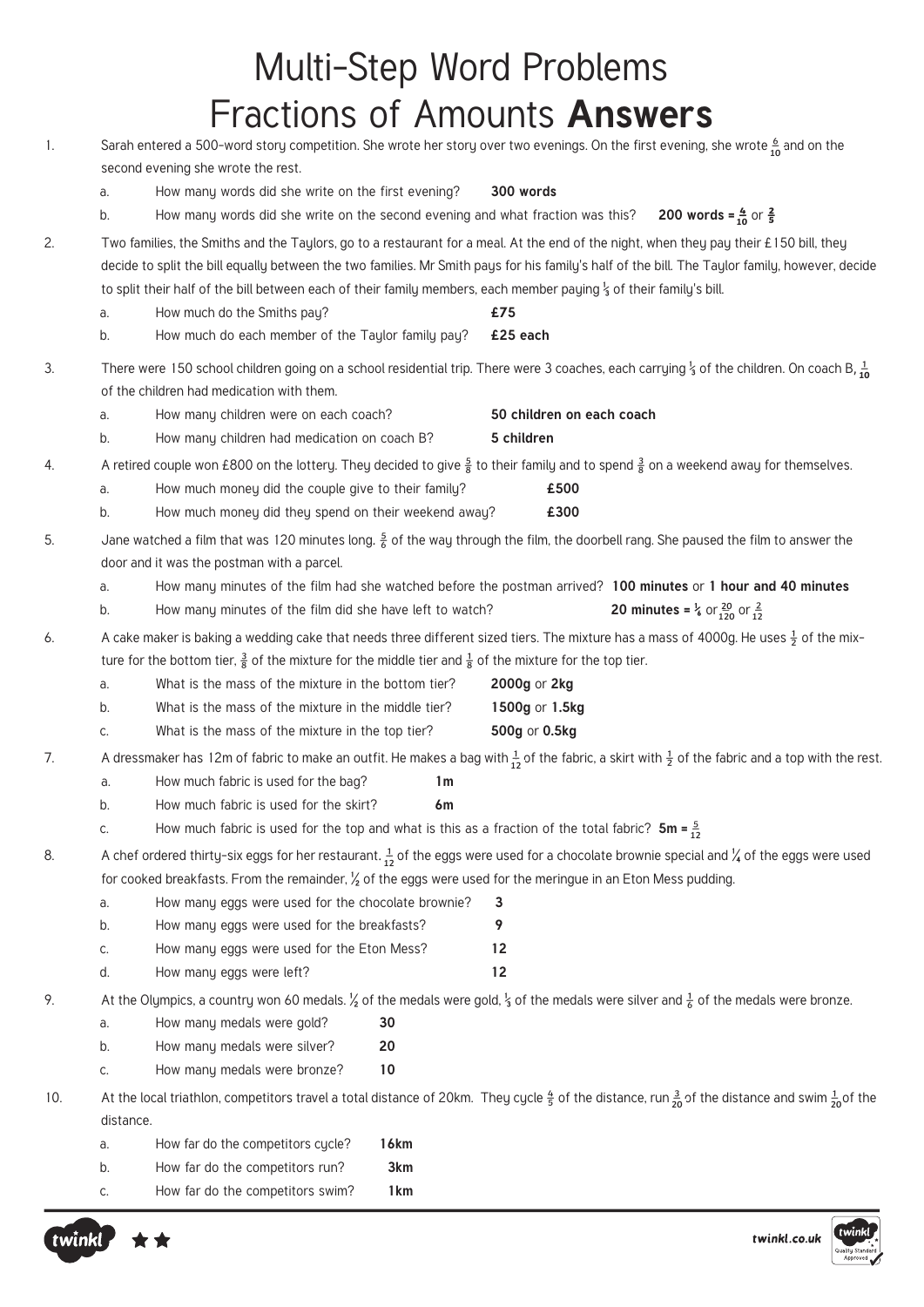# **Multi-Step Word Problems Fractions of Amounts**

- 1. Sarah entered a 500-word story competition. She wrote her story over three evenings. On the first evening, she wrote  $\frac{2}{5}$ , on the second evening she wrote  $\frac{3}{10}$ , and on the third evening she wrote the rest.
	- a. How many words did she write on the first evening?
	- b. How many words did she write on the second evening?
	- c. How many words did she write on the third evening and what fraction was this?
- 2. Two families, the Smiths and the Taylors, go to a restaurant for a meal. At the end of the night, when they pay their £177 bill, they decide to split the bill equally between the two families. Mr Smith pays for his family's half of the bill. The Taylor family, however, decide to split their half of the bill between each of their family members, each member paying  $\frac{1}{3}$ of their family's bill.
	- a. How much do the Smiths pay?
	- b. How much do each member of the Taylor family pay?
- 3. There were 126 school children going on a school residential trip. There were 3 coaches, each carrying  $\frac{1}{3}$  of the children. On coach B,  $\frac{1}{6}$  of the children had medication with them.
	- a. How many children were on each coach?
	- b. How many children had medication on coach B?
- 4. A retired couple won £628.75 on the lottery. They decided to give  $\frac{3}{5}$  to their family and to spend  $\frac{2}{5}$  on a weekend away for themselves.
	- a. How much money did the couple give to their family?
	- b. How much money did they spend on their weekend away?
- 5. Jane watched a film that was 156 minutes long.  $\frac{5}{6}$  of the way through the film, the doorbell rang. She paused the film to answer the door and it was the postman with a parcel.
	- a. How many minutes of the film had she watched before the postman arrived?
	- b. How many minutes of the film did she have left to watch and what fraction of the film was this?

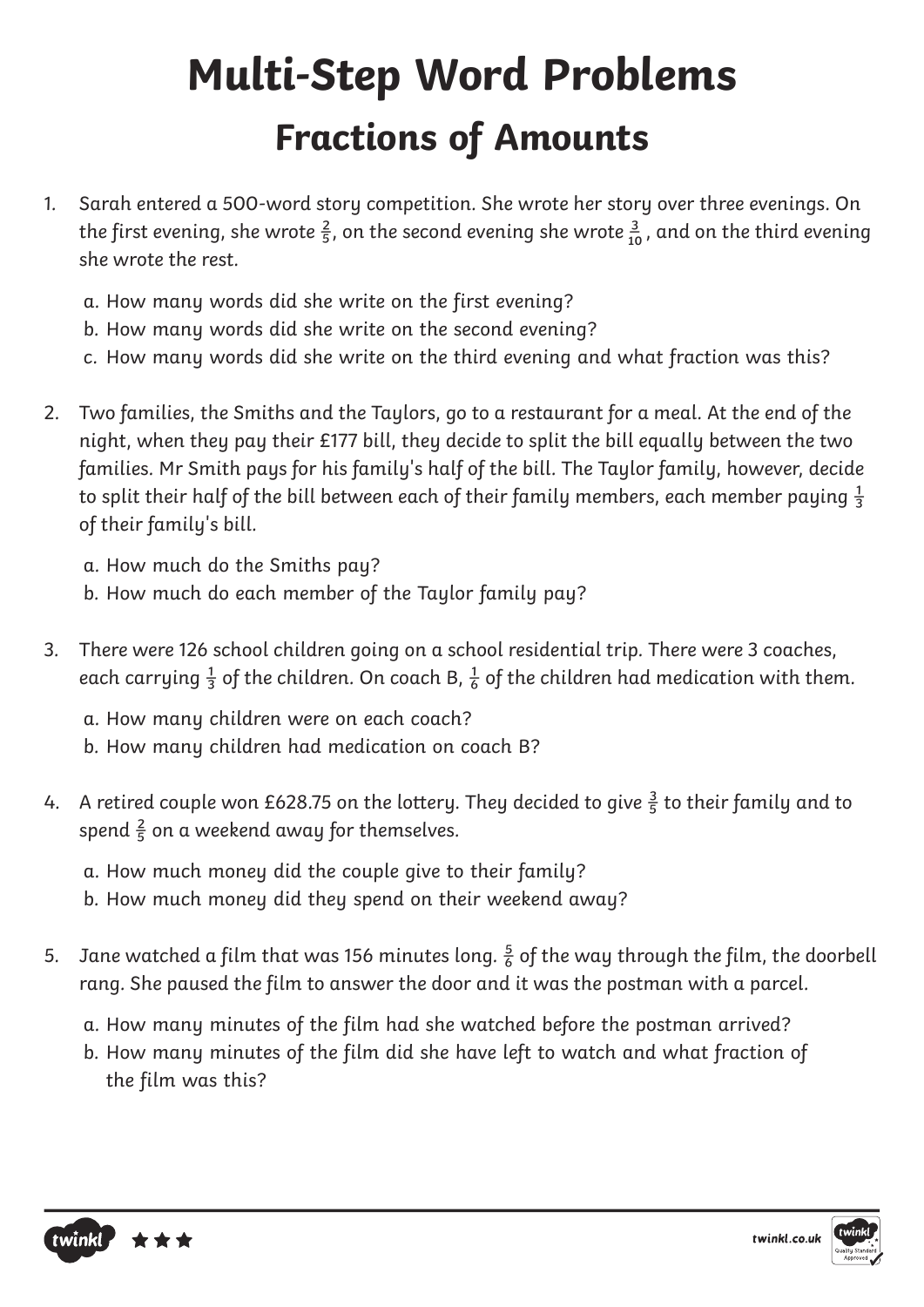- 6. A cake maker is baking a wedding cake that needs three different sized tiers. The mixture has a mass of 4005g. He uses  $\frac{5}{9}$  of the mixture for the bottom tier,  $\frac{1}{3}$  of the mixture for the middle tier and  $\frac{1}{9}$  of the mixture for the top tier.
	- a. What is the mass of the mixture in the bottom tier in g and kg?
	- b. What is the mass of the mixture in the middle tier in g and kg?
	- c. What is the mass of the mixture in the top tier in g and kg?
- 7. A dressmaker has 8.4m of fabric to make an outfit. He makes a bag with  $\frac{1}{7}$  of the fabric, a skirt with  $\frac{2}{7}$  of the fabric and a top with the rest.
	- a. How much fabric is used for the bag?
	- b. How much fabric is used for the skirt?
	- c. How much fabric is used for the top and what is this as a fraction of the total fabric?
- 8. A chef ordered five dozen eggs for her restaurant.  $\frac{1}{12}$  of the eggs were used for a chocolate brownie special.  $\frac{1}{4}$  of the eggs were used for cooked breakfasts. From the remainder,  $\frac{1}{2}$  of the eggs were used for the meringue in an Eton Mess pudding.
	- a. How many eggs were used for the chocolate brownie?
	- b. How many eggs were used for the breakfasts?
	- c. How many eggs were used for the Eton Mess?
	- d. How many eggs were left?
- 9. At the Olympics, a country won 84 medals.  $\frac{1}{2}$  of the medals were gold,  $\frac{1}{3}$  of the medals were silver and  $\frac{1}{6}$  of the medals were bronze.
	- a. How many medals were gold?
	- b. How many medals were silver?
	- c. How many medals were bronze?
- 10. At the local triathlon, competitors travel a total distance of 25km. They cycle  $\frac{4}{5}$  of the distance. From the remainder of the distance, they run  $\frac{9}{10}$  and swim  $\frac{1}{10}$ . **10 10**
	- a. How far do the competitors cycle?
	- b. How far do the competitors run?
	- c. How far do the competitors swim?

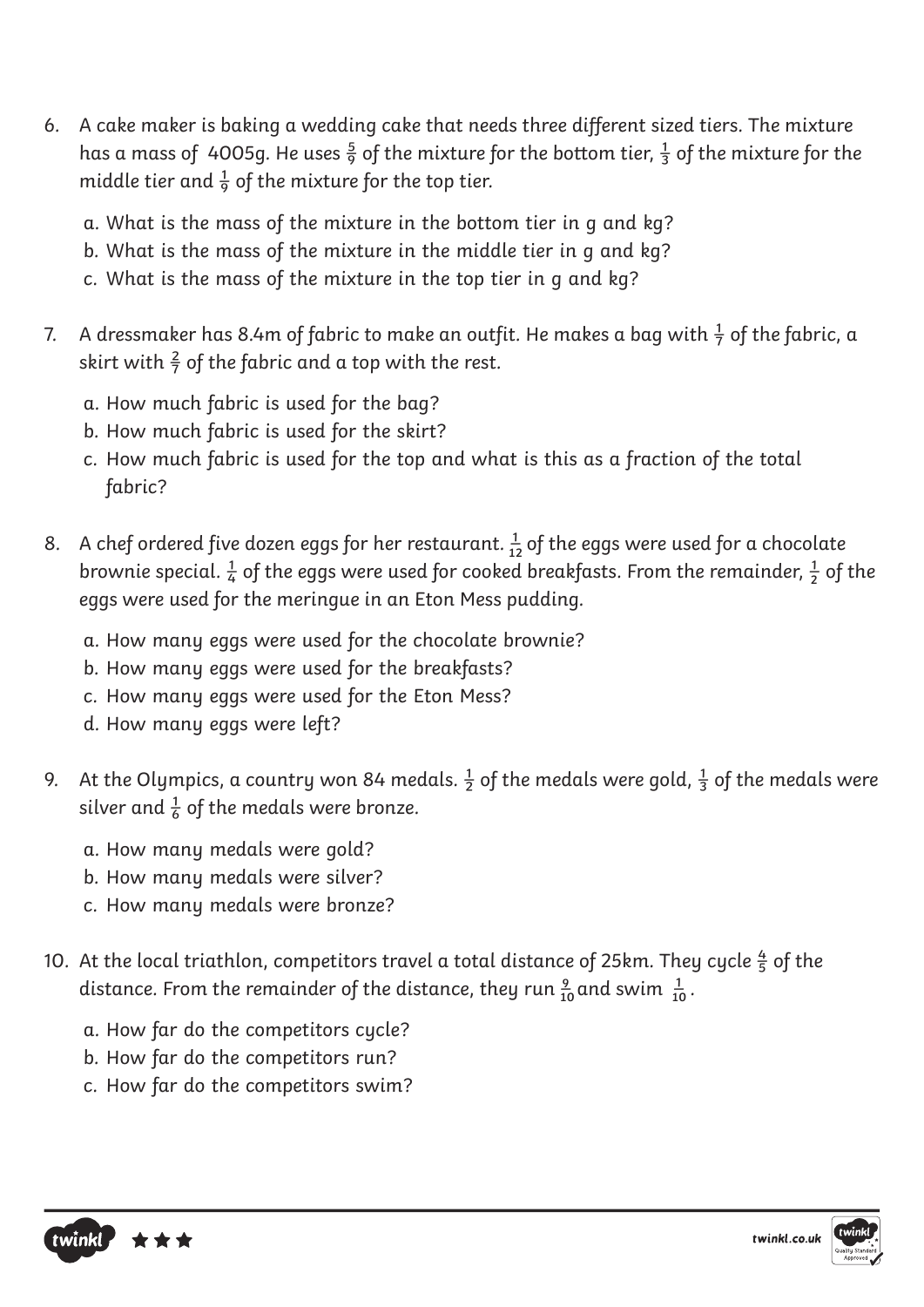#### Multi-Step Word Problems Fractions of Amounts **Answers**

- 1. Sarah entered a 500-word story competition. She wrote her story over three evenings. On the first evening, she wrote  $\frac{2}{5}$  on the second evening she wrote  $\frac{3}{10}$  and on the third evening she wrote the rest.
	- a. How many words did she write on the first evening? **200 words**
	- b. How many words did she write on the second evening? **150 words**
	- c. How many words did she write on the third evening and what fraction was this? 150 words =  $\frac{3}{10}$
- 2. Two families, the Smiths and the Taylors, go to a restaurant for a meal. At the end of the night, when they pay their £177 bill, they decide to split the bill equally between the two families. Mr Smith pays for his family's half of the bill. The Taylor family, however, decide to split their half of the bill between each of their family members, each member paying ⅓ of their family's bill.

|  | How much do the Smiths pay? | £88.50 |
|--|-----------------------------|--------|
|--|-----------------------------|--------|

- b. How much do each member of the Taylor family pay? **£29.50 each**
- 3. There were 126 school children going on a school residential trip. There were 3 coaches, each carrying <sup>1</sup>/<sub>3</sub> of the children. On coach B,  $\frac{1}{6}$ of the children had medication with them.

| а. | How many children were on each coach?        | 42 children on each coach |
|----|----------------------------------------------|---------------------------|
|    | How many children had medication on coach B? | 7 children                |

- 4. A retired couple won £628.75 on the lottery. They decided to give  $\frac{3}{5}$  to their family and to spend  $\frac{2}{5}$  on a weekend away for themselves.
	- a. How much money did the couple give to their family? **£377.25**
	- b. How much money did they spend on their weekend away? **£251.50**
- 5. Jane watched a film that was 156 minutes long.  $\frac{5}{6}$  of the way through the film, the doorbell rang. She paused the film to answer the door and it was the postman with a parcel.
	- a. How many minutes of the film had she watched before the postman arrived? **130 minutes** or **2 hours and 10 minutes**
	- b. How many minutes of the film did she have left to watch? **26 minutes =**  $\frac{1}{6}$
- 6. A cake maker is baking a wedding cake that needs three different sized tiers. The mixture hass a mass of 4005g. He uses  $\frac{5}{6}$  of the mixture for the bottom tier,  $\frac{1}{3}$  of the mixture for the middle tier and  $\frac{1}{9}$  of the mixture for the top tier.

| а. | What is the mass of the mixture in the bottom tier in g and kg? | 2225g or 2.225kg |
|----|-----------------------------------------------------------------|------------------|
| b. | What is the mass of the mixture in the middle tier in g and kg? | 1335g or 1.335kg |
| C. | What is the mass of the mixture in the top tier in g and kg?    | 445g or 0.445kg  |

- 7. A dressmaker has 8.4m of fabric to make an outfit. He makes a bag with  $\frac{1}{7}$  of the fabric, a skirt with  $\frac{2}{7}$  of the fabric and a top with the rest.
	- a. How much fabric is used for the bag? **1.2m**
	- b. How much fabric is used for the skirt? **2.4m**
	- c. How much fabric is used for the top and what is this as a fraction of the total fabric?  $4.8m = \frac{4}{7}$

8. A chef ordered five dozen eggs for her restaurant.  $\frac{1}{12}$  of the eggs were used for a chocolate brownie special.  $\frac{1}{4}$  of the eggs were used for cooked breakfasts. From the remainder,  $\frac{1}{2}$  of the eggs were used for the meringue in an Eton Mess pudding.

- a. How many eggs were used for the chocolate brownie? **5** b. How many eggs were used for the breakfasts? **15**
- c. How many eggs were used for the Eton Mess? **20**
- d. How many eggs were left? **20**